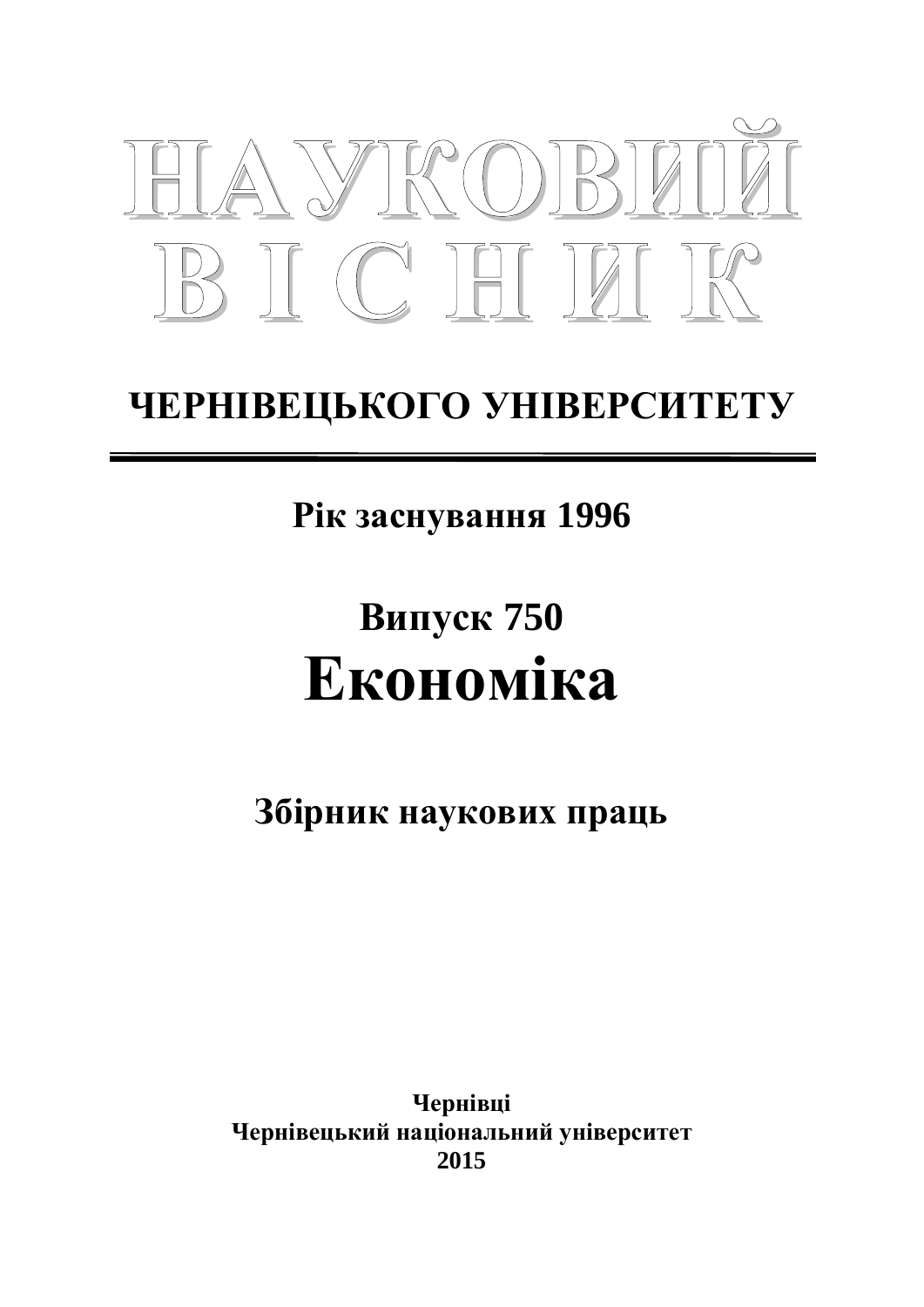#### **Науковий вісник Чернівецького університету : Збірник наук. праць. Вип. 750. Економіка.** – Чернівці: ЧНУ, 2015. – 158 с.

*Naukovy Visnyk Chernivetskoho universitetu : Zbirnyk Naukovyh prats. Vyp. 750. Ekonomika. – Chernivtsi : Chernivtsi National University, 2015. – 158 s.* 

У випуску висвітлюються різноманітні аспекти економічної теорії, економіки і управління національним господарством, теорії та практики організації підприємницької діяльності та функціонування підприємств на різних видах ринків, регіональної економіки, фінансів і кредиту, бухгалтерського обліку, економіко-математичного моделювання.

Для науковців, фахівців-практиків, викладачів навчальних закладів, аспірантів, студентів – усіх, кого цікавлять теоретичні та прикладні аспекти економічних досліджень.

This issue presents various aspects of economic theory, international economic relations, function of the national economy, theory and practice of business organization and function of enterprises, regional economy, finance and credit, accounting, economic and mathematic modeling.

It can be used by scientific employees, practitioners, teachers of institutions of higher and secondary specialized education, students. This issue is intended for all who are interested in theoretical and applied aspects of economic research.

#### Редколегія випуску:

 $Hiixidop$ *opoв П.О., доктор економічних наук, професор (науковий редактор); ɅɨɩɚɬɢɧɫɶɤɢɣɘɆ., ɞɨɤɬɨɪɟɤɨɧɨɦɿɱɧɢɯɧɚɭɤ, ɩɪɨɮɟɫɨɪ (ɡɚɫɬɭɩɧɢɤɧɚɭɤɨɜɨɝɨ*  $pe∂α$ *ктора*);  $\Gamma$ алушка 3.I., доктор економічних наук, професор;  $\Gamma$ ригорків В.С., доктор фізико-математичних наук, професор; Свдокименко В.К., доктор економічних наук, професор;  $\overline{B}$ уднікевич І.М., доктор економічних наук, професор;  $K$ овальчук Т.М., доктор економічних наук, професор; Кузьмін О.Є., доктор економічних наук, професор;  $J$ ютий I.O., доктор економічних наук, професор; Саблук П.Т., доктор економічних наук, професор;  $I$ *Швець Н.Р., доктор економічних наук, професор;* Саєнко О.С., кандидат економічних наук, доцент (відповідальний секретар).

#### Загальнодержавне видання

#### **Внесено до Переліку наукових фахових видань України** 3гідно постанови президії ВАК України від 14.04.2010 № 1-05/3 **ȻɸɥɟɬɟɧɶȼȺɄɍɤɪɚʀɧɢ, ʋ 5, 2010, ɫ. 10)**

Свідоцтво Міністерства у справах преси та інформації України Серія КВ № 2158 від 21.08.1996

Рекомендовано до друку вченою радою Чернівецького національного університету імені Юрія Федьковича

Адреса редколегії: Економічний факультет, вул. Кафедральна, 2, Чернівці, 58012, тел. (0372) 52-48-07 Веб-сторінка: http://www.econom.chnu.edu.ua E-mail: visnyk\_econ@ukr.net

> © Чернівецький національний yніверситет, 2015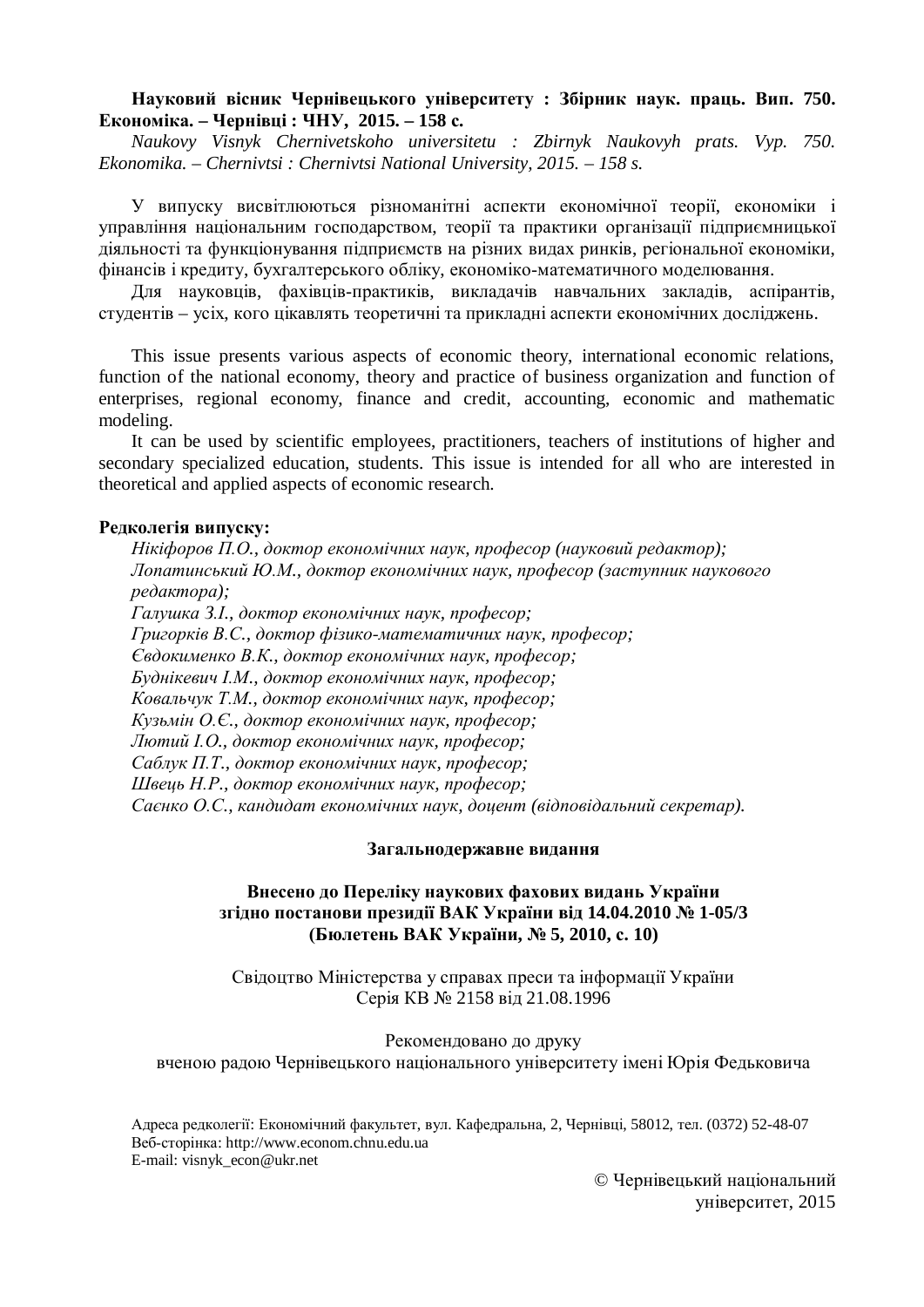

#### **© Nadina Helen Bakos, 2015**

*Honorary research fellow, Fil. Dr. Jan-U. Sandal Institute* 

#### **SOCIAL ENTREPRENEURSHIP IN THE SCANDINAVIAN WELFARE STATE: CHALLENGES AND POSSIBILITIES**

*A welfare state is a system that distributes key social goods, is paid for by public funds and organized by public officials. There are several different models that exist in the world today, but the implementation, the range and the performance are diverse. The Scandinavian welfare model rests upon three pillars: collaboration between employers and employees, to secure the citizens financial basis and the development of labour. During periods of time there has been changes in government and the society at large that has created new conditions for how public sector can function and be managed. The modern welfare state is facing challenges that demand different and creative solutions than previously performed.* 

*A social entrepreneur is a creative leader who raises capital in order to spread new combinations of land and*  labour in a social system. It is the entrepreneur's effort that is essential for the success or lack of it and the government *cannot control the outcome of an innovation process prompted by an entrepreneur in an open market.* 

*The welfare state is a static system that follows political rules and regulations, and change is something that takes time. Private initiatives that are working well are a more efficient use of resources for the government than developing new internal projects. Often a social entrepreneur has a direct experience with the problem they want to solve and know where the biggest challenges are. Social entrepreneurship is a diverse and still a young field in Scandinavia. Social entrepreneurship need time to grow and showcase great examples.* 

*Keywords: Welfare state, Scandinavia, entrepreneurship, social entrepreneurship, challenges, possibilities, government, collaboration, economic, politic, development, change, 2015, welfare model.* 

#### **Introduction**

In modern times the Scandinavian welfare state is not able to provide the kind of social services the population need due to political regulations and laws. There is an increasing frustration towards the welfare system both internal and external. However, a different model of solving social challenges in the society is emerging, social entrepreneurship. Social entrepreneurship is to lead social change by combining land and labour and the result is social value for the population and for the society at large. Social entrepreneurship is a creative activity performed by an individual on his/her own initiative and cannot be regulated like governmental agencies.

Scandinavian countries have developed a welfare system over the last 100 years. It is one of several models that exist in the world today and was inspired by the British welfare model. The Scandinavian welfare state is facing serious challenges it has difficulties with resolving. The challenges are related to legitimacy, governability, economic efficiency and scope of activity. The political and financial climate has changed considerably since 1891 and the welfare state is not able to adapt to these changes in an adequate way.

Scandinavia consists of social democratic countries where the government is strong and are trusted by the populations. In the World Happiness Report<sup>1</sup> published by United Nations Sustainable Development Solutions Network each year, the Scandinavian countries rank between the five happiest populations in the world. The reports describe causes of happiness, policy implications and human development. At the same time

Scandinavian countries rank low on innovation, except Sweden.<sup>2</sup> Entrepreneurship and social entrepreneurship are facing difficulties due to market situations that are similar to monopoly, or systems that prevent companies to compete on equal terms or state owned companies that are difficult to compete with. Even though the government have stated that innovation and entrepreneurship is important and a prioritized field, there is a distance between visions and actions in governmental departments.

In countries where there is a welfare system, social entrepreneurs must relate to the system one way or the other. That is because the people social entrepreneurs seek to create changes for are users who are dependent on welfare benefits: services and/or payments. To understand the history and development of the Scandinavian welfare state is also important to understand what has changed since then and what are the possibilities. Modern trends and changes are interesting to look into in order to give explanations on where the biggest challenges and possibilities are. Other countries can learn from this work when starting to work with social entrepreneurship so that the government open up for private initiatives in the social system.

The layout of this article is firstly a research about the raise of the welfare state and secondly about social entrepreneurship in a welfare state. There is a description of trends, status quo and present challenges and possibilities in the welfare state.

<sup>1</sup> World Happiness Report 2013, published 01.02.14 http://unsdsn.org/wp-

content/uploads/2014/02/WorldHappinessReport2013\_on line.pdf

<sup>&</sup>lt;sup>2</sup> Global Innovation Index, published 13.08.14: https://www.globalinnovationindex.org/content.aspx?pag e=data-analysis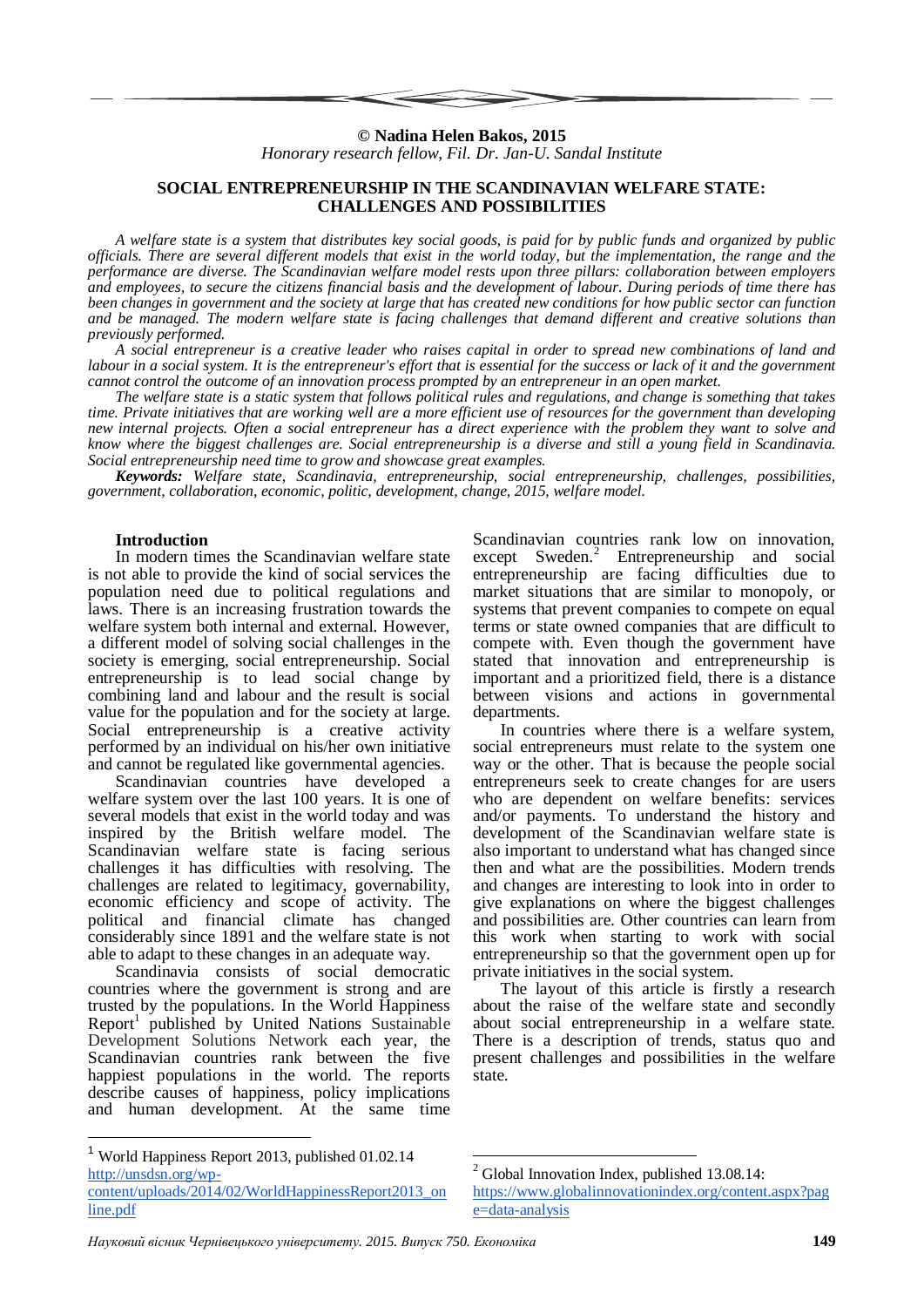#### **What is a welfare state?**

Many studies<sup>3</sup> claim to explain the welfare state. As early as 1951 Titmuss explained what welfare state was and many others have followed. Social scientists<sup>4</sup> have quickly accepted self-proclaimed welfare state from nations based upon implementations of social programs. Many scientist focuses on the spending of money, but that does not necessarily show

Lysestøl (2002) stated that there are two conditions that must be present for a state to be a welfare state. First, financial politics must be managed in such a way that economic fluctuations are avoided. Second, social politics that secure appropriate living conditions for the population.

"A welfare state is a state in which organized power is deliberately used (through politics and administration) in an effort to modify the play of the market forces in at least three directions - first, by guaranteeing individuals and families a minimum income… - second, by narrowing the extent of insecurity by enabling individuals and families to meet certain "social contingencies"… And - third, by ensuring that all citizens without distinction of status or class are offered the best standards available of social services."(Briggs, 1961). With other words, a welfare state is a system that distributes key social goods, is paid for by public funds and organized by public officials. This explanation shows the relation between funding, rights and social services. Which part of the population that benefits can vary between models, countries and change with time? It's not my ambition to find the right definition, but to point to a shared policy that welfare states have generally in common. There are several different welfare models<sup>5</sup> that exist in the world today. The different models originate from the same terms, but the implementation, the range and the performance are diverse. Since the state is managed after political strategy, a welfare model must adapt to the national politics. A welfare state is arranged after a hierarchy with three levels: politicians, a central administration and civil servants. The implementations of the service provided have to follow certain rules and regulations. The welfare state is financed by taxes of individuals.

#### **The Scandinavian welfare model**

The Scandinavian welfare had its early beginnings in Denmark with old age pension law, and Sweden with sickness insurance law, in 1891. The Scandinavian welfare model with universal rights for all was created after World War II. After the war, the socialist movement in Scandinavia gained support from the public in Sweden, Denmark and Norway. The movement demanded equal rights and the state had a responsibility as a provider of social goods. The goal was to prevent economic fluctuations and provide appropriate living conditions for all. "The welfare state in not only funded on social politics, but also on economic politics."<sup>6</sup>(Lysestøl, 2001). Several scientists<sup>7</sup> call the Scandinavian model for the Universal model because its terms are that there should be equal rights for all, and not rights based on income or class.

The Scandinavian welfare model rests upon three pillars. The oldest is the collaboration between employers and employees. The second pillar is financial and the goal is to secure the citizens financial basis through services the state provides for the population like social, health, rehabilitation and childcare. A third and newer pillar is the development of labour: effective production methods and inclusive working life among others.

During periods of time there has been changes in government and the society at large that has created new conditions for how public sector can function and be managed. There have been three different waves of challenges for the Scandinavian model: The Socialist<sup>8</sup>, the Green<sup>9</sup> and the Liberal<sup>10</sup> wave. The two biggest influences were the socialist values of equality, influence and democracy, and the liberal concept called New Public Management<sup>11</sup>. "There is an overall development in designing the programs for improving the welfare state, that makes the term neoliberal a more qualified term for the Scandinavian Model."<sup>12</sup>(Hermansen, 2004).

#### **The rise of the Scandinavian welfare state**

"During the 19th century, Scandinavian sectoral development was conditioned by two important background factors; the great agricultural transformation and the expansion of world economy. The prosperous British markets were opened to

1

<sup>12</sup> Translated by the author.

-

<sup>3</sup> Briggs (1961), Cuthright (1965), Wilensky (1974), Hewitt (1977), Quadagno (1987), Iversen (2001), Katz (2002) are just a few examples.

<sup>4</sup> Day (1978), Myles (1984a), Blank (1997), Korpi, Palme (1998), Scruggs, Allan (2004),

 $\frac{5}{1}$  Titmuss (1974) was one of the first who made a distinction between three ideal types of welfare state: the 'marginal' (typical for Anglo-Saxon countries), the 'industrial achievement' (typical for Central European countries) and the 'institutional' (typical for the UK and Scandinavia). In recent years countries have developed their own model like Japan, Canada and EU. Countries in Latin America and Asia are in the process on developing their own models.

<sup>&</sup>lt;sup>6</sup> Translated by the author.

<sup>7</sup> Sainsbury (1991), Rankin (1991), Rothstein (1998),

Bergh (2004).

<sup>8</sup> The socialist wave came in the end of 1960s and lasted until late 1970s.

<sup>&</sup>lt;sup>9</sup> The green wave started in the beginning of 1970s and lost its grounds during 1980s, but from 2005 it has raised again.

<sup>&</sup>lt;sup>10</sup> The liberal wave was introduced in 1980s and continued to the end of 1990s.

New Public Management focus on public service production functions and operational issues contrasted with the focus on public accountability, 'model employer' public service values, 'due process,' and what happens inside public organizations in conventional public administration. (Hood, 1991).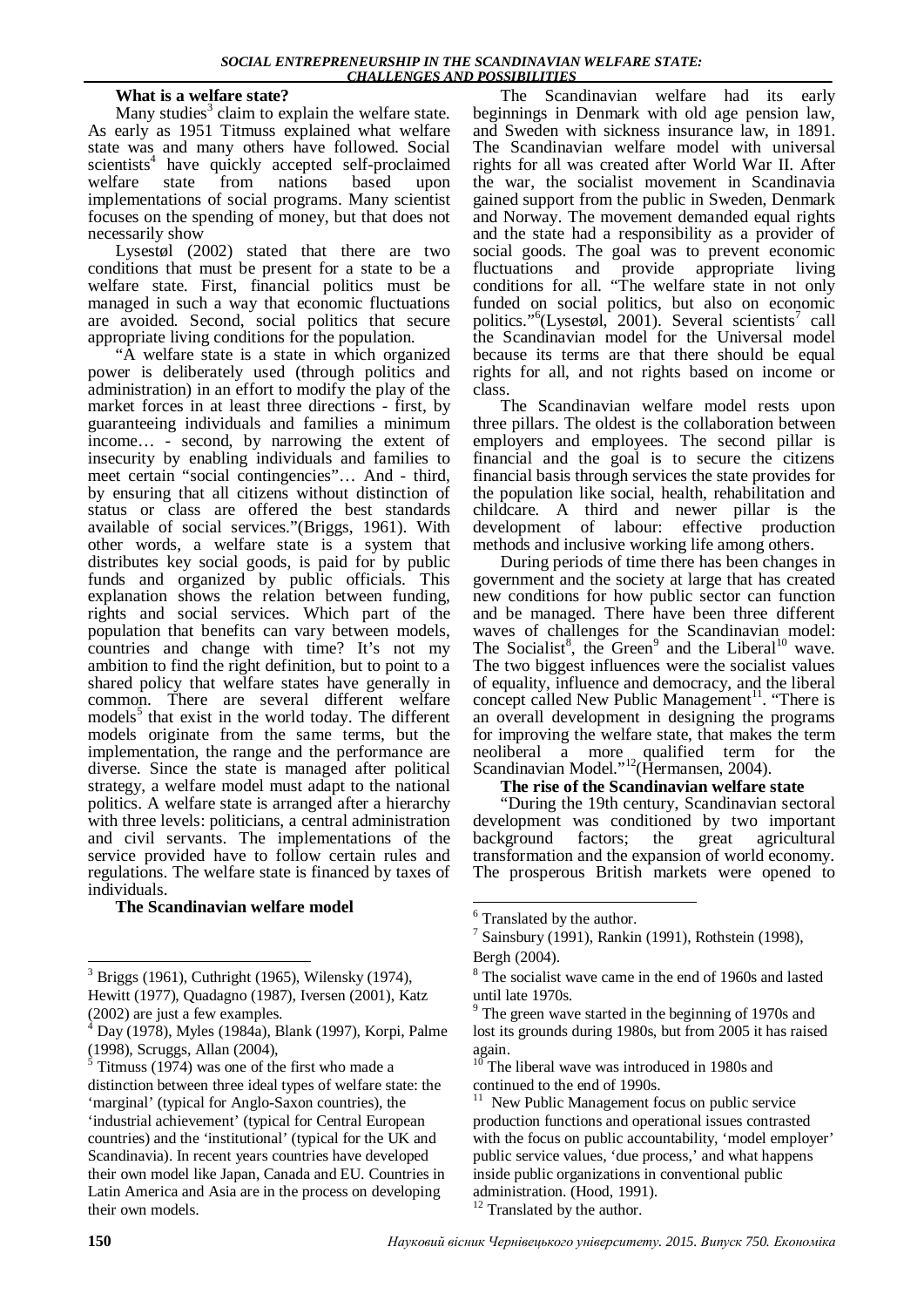Scandinavian food, ships and timber." (Alestalo, Kuhle, 1987). The great agricultural transformation happened part because of the many tenant farmers became landowners, and part because of the development of mining, fishery and timber industry. The Scandinavian peasantry evolved into marketoriented farmers who gave strength to the social democratic parties. But from the late 19th century and beginning of the 20th century, a social and economic break between the urban elite and rural farmers and industrial workers prompted a parliamentary reform. It was in this environment employer, labourers and the government agreed on cooperation that led to the success of creating a welfare state in the 1930s. One very important factor in this shift was that the former big landowners and urban elite welcomed the change. "In contrasts to states such as USA and the UK the political debate is more adversarial and there is more open conflict, the Nordic countries have been described as consensual democracies where the political system has a high degree of legitimacy and support, where social diversions have been relatively mild, and where political deliberations aim to neutralize conflict and achieve compromise."(Hilson, 2008)

 The Scandinavian countries developed their welfare states gradually, and began with small and means tested programs for limited groups in the society. The early beginning of the Scandinavian welfare state the first laws<sup>13</sup> were limited in terms of coverage and prescribed income means-tested. It was only after the WWII that the schemes were truly universal. It was during the socialist wave in 1950s and 1960s that the Scandinavian welfare model was shaped.

The welfare state have had an important function through the 20th century with fantastic growth, structural change in the government, increased living conditions and equal labour opportunities for the population.

#### **The financial climate in the 20th Century**

A financial benefit from the agricultural transformation and the expansion of world economy led to a fast-growing economy in the 20th Century. During and after WWI the possibilities for export of goods from Scandinavia to the Continental markets were reduced. One big setback at that time was the financial crisis in USA in 1929, which had a huge impact on all the European countries. Banks went bankrupt, companies had to close down and 20% of the US population became unemployed. There were no economic growth during WWII and it lasted until the beginning of 1950. Access to consumer goods was scarce and the rebuilding of manufacturing capability was the number one priority. Still, the private consumption in the Scandinavian countries increased almost 100% from 1950 until 1962 and was termed "The golden age of capitalism"<sup>14</sup> What represent the golden age was an exceptional growth

Norwegian compulsory sickness insurance law from 1909.

-

in labour productivity with a similar rate of capital profit for private companies.

During this period, social care services was expanded at the local governmental levels in all the Scandinavian countries in what is described as a socialistic wave. All over Scandinavia schools, hospitals, kindergartens and health clinics were erected. The number of public employed people increased considerably. Due to these governmental investments, the tax burden on the population increased to pay for the services provided.

#### **The welfare state in 2015**

The society is changing in an ongoing process. Several different aspects influence the changes in resent time:

- Family behaviour
- Personal independence
- **Career**
- Less stable household
- Ɣ Rapid diversification of information
- Economic upheaval
- Technologic transformation
- Dominance of service employment
- Social exclusion
- Ɣ Ability to accumulate human capital

The Scandinavian welfare state is political controlled with an expectation that the services are efficient and cost effective. The civil servants have competence on a limited field, and possibilities for collaboration rests upon the middle managers. Among employees and leaders within the system there is a frustration towards the political regulations and the system, in which the workers are experiencing barriers where they should be able to provide the service they want to give. That leads to big labour turnover particularly during systemic reforms, and the chance to access personal knowledge and experience is lost.

The modern welfare state is facing three challenges that demands different and creative solutions than before:

• Rapid increase in number of people who receive social aid

- An aging population
- The limited capacity of the health system

There exist a welfare optimism that originates from the socialistic wave: that the welfare state is functioning in a satisfactory way and that the services provided by the government are better than in comparing countries like US and UK. In the last 30 years there has been an ongoing public debate on the challenges in the welfare state and it's ability to meet the needs of the population. Different solutions have been tested to convert the welfare state into a more modern model, but without success.

#### **Social entrepreneurship**

A social entrepreneur is a creative leader who raises capital in order to spread new combinations of land and labour in a social system. The goal is to create a better world for the population. "It is not necessary for a governmental assistance for entrepreneurship to be successful because there are always possibilities in a market." (Schumpeter 1934/1978). It is the entrepreneur's effort that is essential for the success or lack of it and the

<sup>&</sup>lt;sup>13</sup> Examples are the Danish old age pension law from 1891, Swedish employment liability act from 1901,

<sup>&</sup>lt;sup>14</sup> Maddison, 1977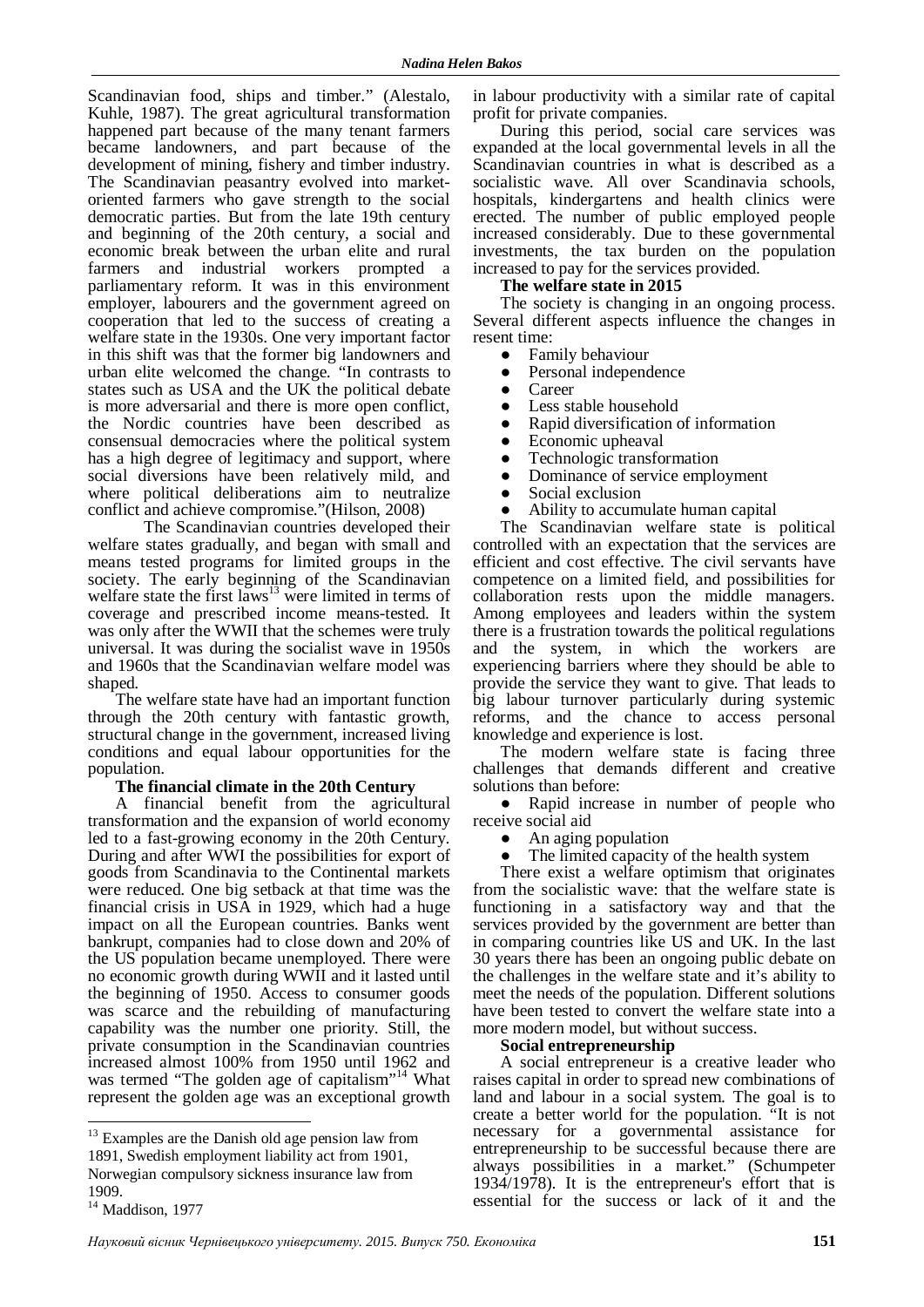government cannot control the outcome of an innovation process prompted by an entrepreneur in an open market. In an open market there is no monopoly and no governmental regulations.

"The understanding of social entrepreneurship is built upon science on entrepreneurship in the European tradition. The science describes a mentality and a behaviour that fits in all contexts about economic and social development. The understanding of social entrepreneurs is based upon a version of entrepreneurs."(Sandal, 2008). To be a social entrepreneur is not a profession, but a position that ends when a business is built and enters a static production. To be a social entrepreneur cannot be inherited and anyone in the society can take that position. Social entrepreneurs have qualifications that make him/her able to imagine future results and make decisions based upon unknown factors. Social entrepreneurs use their intuition and have a determination to try new ways of solving problems. Social entrepreneurs must be able to manage himself/herself to get things done.

Social entrepreneurship is a recent term in Scandinavian countries and the field is diverse. There are everything from voluntary organisations to traditional enterprises who call themselves social entrepreneurs. In most cases the organisation, initiative, project, company or group is not a social entrepreneur but an enterprise with a social mission.

#### **Innovation and social innovation**

Innovation is the process of creating new products and services for the society that earlier didn't exist or was not as efficient. A new innovation creates job opportunities as an effect of combining land and labour. An innovation creates a breach in the traditional way of doing business and pushed the sector to change.

Social innovation has a broad definition in UK and USA. Mulligan (2007) explains social innovation as "'New ideas that work… Innovative activities and services that are motivated by the goal of meeting a social need and that are predominantly developed and diffused through organisations whose primary purposes are social." This definition says nothing about who are managing these innovations, if the organizations that innovation develops through are new or old, or what kind of organisation they are; private or public. A definition by Sandal (2008) may clarify these factors: "Social innovation is the process where a single person takes independent decisions in relation to combination and use of production factors in order to create a social service that has not earlier been on the market and will improve life for people in the society. The results are increased social value.'

#### **Social entrepreneurship in the modern Scandinavian welfare state.**

There is a political commitment to help and foster innovation in Scandinavia. There seems to be political agreements across political parties that social entrepreneurship is a positive activity. Different programs, agreements and financial incentives have been implemented in Norway, Sweden and Denmark during the last 15 years. The European Commission has stated that they want to

contribute to the creation of environments for developing social entrepreneurship in Europe and have followed up with regulations and programs. These programs are defined and controlled by the government and not social entrepreneurs.

In an article called "Social entrepreneurship" on<br>Norwegian government's website<sup>15</sup> the the Norwegian government's website<sup>15</sup> the government explains why social entrepreneurship is important, based on a report made by Nordic Council of Ministers: "The government have in the present political platform stated that better conditions for use of social entrepreneurs and the third sector is wanted. To employ and activate more people, the government wants a diverse environment of providers."<sup>16</sup> As a result of regulations from the European Union, governmental departments have expressed an increased interest in social entrepreneurs and possibilities for collaboration. This process is in its early beginnings.

Inspired by the social impacts bonds in the UK, Scandinavian countries have started to explore the possibilities for social impact investment, both on national and on local levels in the government. Since social entrepreneurship is different from nongovernmental organisations, social entrepreneurs need different funding opportunities in a start-up period.

Since the beginning of 21st Century there has been a focus on traditional entrepreneurship in schools in all the Scandinavian countries, to foster entrepreneurial skills and knowledge among students from age 12 to 18. Social entrepreneurship is a part of the lessons. Lambertseter high school in Oslo has been one of the schools in Norway who has worked most methodical with social entrepreneurship through this program. OECD made a report<sup>17</sup> on Youth entrepreneurship for the European Union. This report shows that youth between 20 - 30 years old wants to become entrepreneurs, but only 4% of EU citizens in this age group are self-employed.

During the ten recent years the government and private sector have initiated what they call Public Private Collaboration, OPS. The government give funding to entrepreneurs who finance, build and maintain public roads and buildings. The entrepreneur is the financial risk taker. This can create new challenges when the government loses its role as a provider.

#### **Possibilities for social entrepreneurs in the welfare state.**

There is a growing recognition the government together with the third sector is not enough and that the solutions provided is not up to date. There is an increasing interest to test partnership with social entrepreneurs because regulations, religious beliefs, specific ideology or municipal borders do not limit social entrepreneurs. The welfare state spend more

1

<sup>&</sup>lt;sup>15</sup> The Norwegian government, published 06.11.2014: https://www.regjeringen.no/nb/tema/arbeidsliv/arbeidsma rked-og-sysselsetting/innsikt/sosialtentreprenorskap/id2009201/ (accessed: 30.03.15)

<sup>&</sup>lt;sup>16</sup> Translated by the author.

<sup>&</sup>lt;sup>17</sup> From the OECD report "Policy Brief on youth entrepreneurship", 2012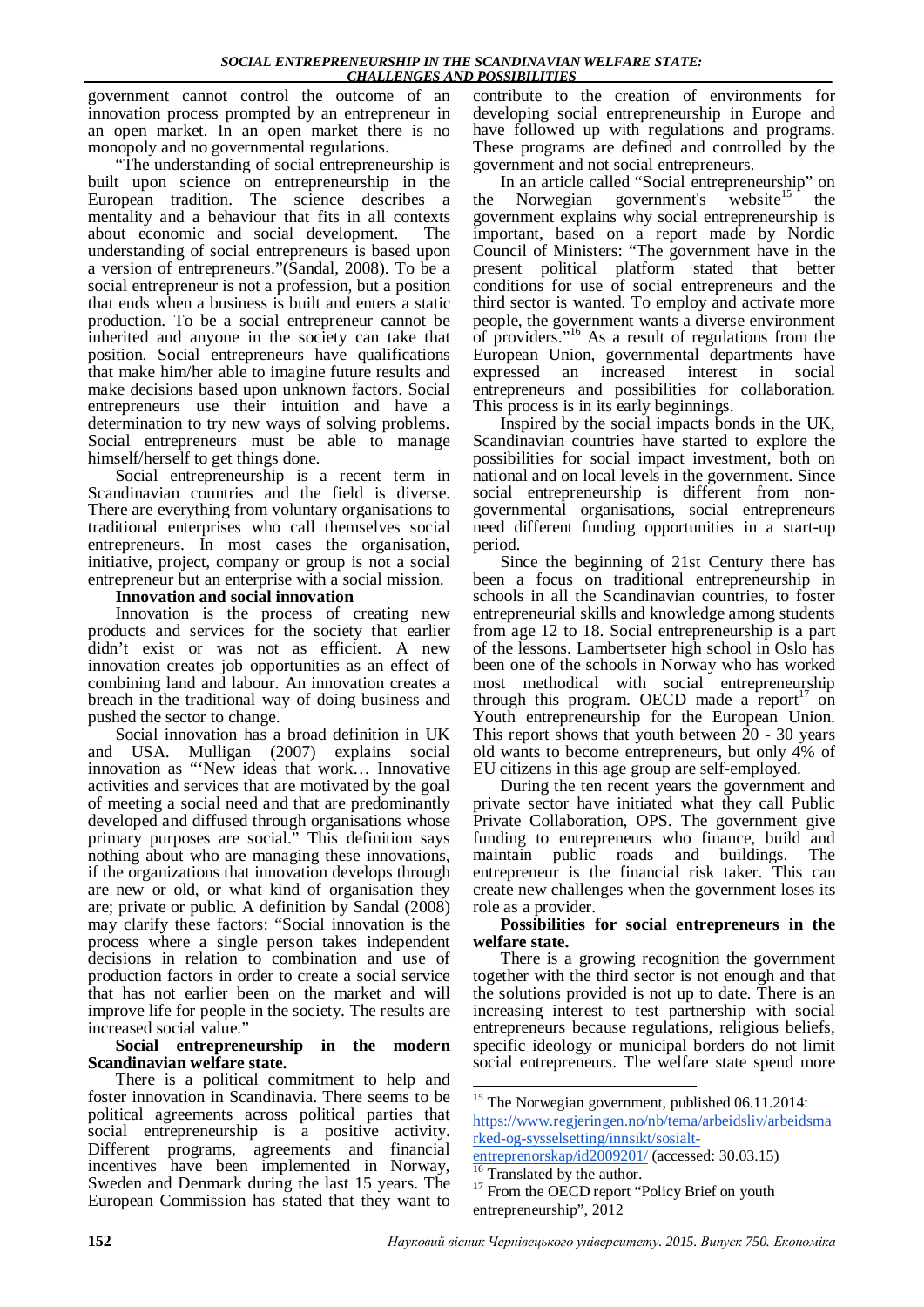money on developing services for the modern society than what the costs are for hiring other stakeholders. Private initiatives that are working well are a more efficient use of resources for the government than developing new internal projects. For many governmental institutions there are certain rules and regulations on how they must work within different areas like social housing, childcare services, drug addiction, elderly care among others, where the regulations prevent collaboration across sectors. Social entrepreneurs can facilitate collaboration and create new partnership with a social purpose. Often a social entrepreneur has a direct experience with the problem they want to solve and know where the biggest challenges are.

#### **Challenges for social entrepreneurs in the welfare state**

The welfare state is a static system that follows political rules and regulations. There are possibilities for change within the system, but resources, political influence, the static condition of the system limits them, and hierarchy and project based funding. Entrepreneurship and social entrepreneurship is a dynamic and creative process lead by individuals. A social entrepreneur is a change maker $18$  in a welfare state and therefore can be regarded as a competitor, threat or critic by public employed. A social entrepreneur can also face the possibilities of their service/product being copied by public employed people and their service/product can no longer compete on the market. Social entrepreneurship is a diverse and still a young field in Scandinavia. It needs time to grow and showcase great examples.

#### **Discussion**

-

The welfare state is a result of financial and political environment almost 100 years ago and that a system that is not up to date, will work in harmony with the present political and financial situation, is not possible. The government have collaborated with the third sector during the last 50 years where the third sector has provided solutions and services for the government. There is a growing recognition that the government in collaboration with the third sector is not enough to solve present challenges and that the solutions provided is not up to date. The welfare system is dependent on the third sector to provide service for the population, and without voluntary work, the welfare state would collapse. But, the third sector has become as static, bureaucratic and controlling as the welfare state and the process of social innovation has no space to be developed in these systems.

There is an increasing interest to test partnership with social entrepreneurs because regulations, religious beliefs, specific ideology or municipal borders do not limit social entrepreneurs. A partnership between social entrepreneurs and governmental departments and agencies can create possibilities for social entrepreneurs. The government will most likely decide how these partnerships will look like. Several agencies must find social entrepreneurs to do collaborations on projects and are shopping for entrepreneurs. When

you combine a static system with a creative process, the results can be unpredictable and diverse. It is in the welfare systems nature to control, plan, regulate and command. The innovative process is dynamic and the social entrepreneur has a determination to try new ways of solving problems and make decisions based upon unknown factors. For partnerships to be successful, one or all of the partners involved must adapt to each other and compromise.

For many governmental institutions there are certain rules and regulations on how they must work and the regulations prevent collaboration across sectors. Social entrepreneurs can facilitate cross sector collaborations with a social purpose. A social entrepreneur is a creative leader, but a facilitator is not a leader but is someone who helps groups of people to find common ground and assist them in how to achieve this. A facilitator is neutral and does not take a position in the common discussion.

In many ways a social entrepreneur is a competitor and if he/she creates an innovation in the social system, then the system need to adapt quickly to the changes or become redundant. If a social entrepreneur is considered as a competitor or threat, then the new combinations of land and labour spread by the entrepreneur, has the ability to make the system redundant.

A social entrepreneur can also face the possibilities of their service/product being copied by public employed people and their service/product can no longer compete on the market. Everyone can copy new solutions provided. It's just the people performing the new combination that cannot be copied. Often when a solution or method is copied, the mindset behind it is not. Co-creation is an example on how a method can be used with success and failure. The reason behind weather its a success or not, is the mindset of the people giving the service.

Social entrepreneurship is a diverse and still a young field in Scandinavia. It need time to grow and showcase great examples. When comparing new combinations in social entrepreneurships with welfare state benefits, which have a 100-year long history, social entrepreneurship does not have the same strength and power. A majority of the population in the society does not know what social entrepreneurship is and it takes time for it to be established as a common term. Most of the examples<sup>19</sup> showcased in Scandinavia are not social entrepreneurs, but enterprises with a social cause.

#### **Conclusion**

1

The welfare state has had an crucial role in the Scandinavian society through the 20th Century with a fantastic growth and a major improvement in living conditions for all citizens. The welfare state is not able to adapt to the modern society and modern way of living. The conditions have changed, but the model has not been able to change accordingly. There is a growing recognition that the government cannot solve the present challenges and there is a

<sup>&</sup>lt;sup>18</sup> A term established by Bill Drayton, founder of Ashoka.

<sup>19</sup> Pøbelprosjektet, Ungt Entreprenørskap, Abilsø Gård, KREM, among others.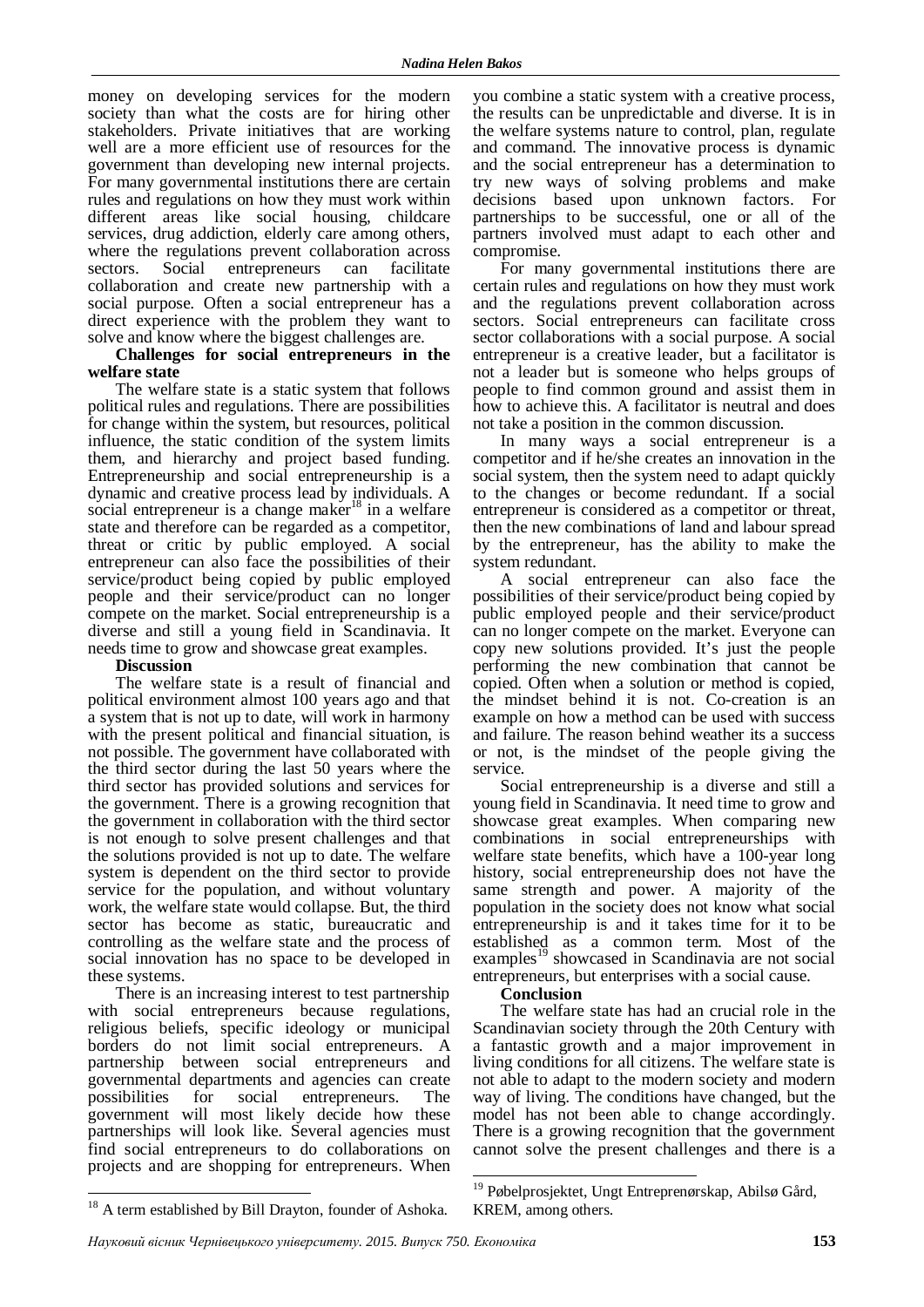demand in the public on different and creative solutions. The welfare system is dependent on the third sector to provide service for the population, but the third sector has become as static, bureaucratic and controlling as the welfare state, and the process of social innovation has no space to be developed inside these systems.

A social entrepreneur is a creative leader who raises capital in order to spread new combinations of land and labour in a social system. The goal is to create a better world for the population. When you combine a static system with a creative process, the results can be unpredictable and diverse. For partnerships between social entrepreneurs and governmental agencies to be successful, one or all of the partners involved must adapt to each other and compromise.

A social entrepreneur is a change maker in a welfare state and therefore can be regarded as a competitor, threat or critic by public employed. A social entrepreneur is competing with the government in a social system, and if he/she creates an innovation in the social system, then the system becomes redundant.

Everyone can copy new solutions provided. Often when a solution or method is copied, the mindset behind it is not and that is the key to success.

When comparing new combinations by social entrepreneur with welfare state benefits, which has a 100-year long history, social entrepreneurship does not have the same strength and power. The field of social entrepreneurship need time to test, grow and produce results so that it is possible to showcase great examples and inspire more people to become social entrepreneurs.

#### **References Books**

1. BERGH, Andreas. *Sweden And The Revival Of The Capitalist Welfare State.* Cheltenham, Edward Elgar Publishing LTD, 2014. ISBN: 978-1-78347-349-6.

2. ELLIS, Tania. *The new pioneers.* West Sussex, John Wiley & Sons, 2010. ISBN: 978-0-470-74842-8.

3. EPSING-ANDERSEN, Gøsta. *Why We Need a New Welfare State.* Oxford, Oxford University Press, 2002. ISBN: 0-19-925642-x.

4. GUTMANN, Amy. *Democracy and the welfare state.* New Jersey, Princeton University Press, 1988. ISBN: 0-691-07756-8.

5. HILSON, Mary. *The Nordic Model: Scandinavia since 1945.* London, Reaktion Books LTD, 2008. ISBN-13: 978-1-86189-366-6.

6. HODNE, Fritz; GRYTTEN, Ola H. *Norsk økonomi i det 20. århundre.* Bergen, Fagbokforlaget, 2002. ISBN: 82-7674-739-6.

7. LANE, Jan-Erik. *New Public Management: An Introduction.* London, Routledge, 2000. ISBN: 0-203- 46732-9.

14. ALESTALO, Matti; KUHNLE, Stein. The Scandinavian route: economic, social, and political developments in Denmark, Finland, Norway, and Sweden. *International Journal of sociology* 1987, Vol. 16, No. 03-04 p. 3-38.

15. ANDERSEN, JØRGEN G. Welfare States and Welfare State Theory. *Centre for comparative welfare studies* 2012, p. 1-33.

16. ANDERSEN, Torben. Challenges to the Scandinavian welfare model. *European Journal of political economy* 2004, Vol. 20, p. 743-754.

17. BERGH, Andreas. The Universal Welfare State: Theory and the Case of Sweden. *Political studies* 2004, Vol 52, p. 745–766.

18. BRIGGS, Asa. The welfare state in historical perspective, *European Journal of Sociology* 1961, Vol 2, p. 221-258.

19. CUTRIGHT, Phillip. Political Structure,

Economic Development, and National Social Security Programs. *American Journal of Sociology* 1965. Vol. 10, No. 5, p. 537-550*.*

20. HERMANSEN, Tormod. Den nyliberalistiske staten. *Nytt norsk tidsskrift* 2004 No. 03-04, p. 306-319.

8. LIE, Einar. *Norsk økonomisk politikk etter 1905.*  Oslo, Universitetsforlaget, 2012. ISBN: 978-82-15- 01810-2.

9. LIE, Einar; MYKLEBUST, Egil; NORVIK, Harald. *Staten som kapitalist, rikdom og eierskap for det 21. århundre.* Oslo, Pax forlag AS, 2014.

10. SANDAL, JAN-U. *Jakten på Entreprenøren, kan Joseph A Schumpeters teori benyttes til å identifisere og differensiere entreprenører i det 21. århundre?* Stockholm, Almqvist og Wiksell International, 2003. ISBN: 91-22-02020-9.

11. SANDAL, Jan-U. *Utviklingsfronten i sosialt entreprenørskap og dets potensial som demokratisk kraft.* Roskilde, CSE Publications, 2010. ISBN: 978-87-7349- 759-3.

12. SCHUMPETER, Joseph A. *The theory of economic development.* New York, Oxford University Press, 1934/1978. ISBN: 0-87855-698-2.

13. VIKE, Harald. *Maktens samvittighet, om politikk styring og dilemmaer i velferdsstaten.* Oslo: Gyldendal forlag AS, 2002. ISBN: 82-05-30645-1.

**Articles**

21. JOHANNISSON, Bengt. Entrepreneurship in Scandinavia: Bridging Individualism and Collectivism.

*Crossroads of Entrepreneurship* 2004, p. 225-241.

22. KLEMSDAL, Lars. Den nordiske modellen i tre deler. *Sosiologi idag* 2009, No. 1/2009, p. 3-10.

23. KUHNLE, Stein; HORT, Svein E.O. The Developmental Welfare State in Scandinavia, lessons for the developing world. *Social policy and development*  2004, No. 17, p. 1-23.

24. LYSESTØL, Peder. Velferdsstatens fremtid. *Nordisk sosialt arbeid* 2002, No. 2, p. 102-106.

25. MADSEN, Per K. How can it possible fly? The paradox of a dynamic labour market in a Scandinavian welfare state. *National Identity and a Variety of Capitalism: The Case of Denmark* 2006, p. 323-355.

26. MARGLIN, Stephen A.; SCHOR, Juliet B. The golden age of capitalism, reinterpretation the postware experience. *The Economic Journal* 1992. Vol. 102, No. 412, p. 639-641.

27. SANDAL, Jan-U. Et nordisk perspektiv på sosialt entreprenørskap. *CSE Årsrapport* 2008, p. 113-

 $\frac{127}{28}$ . VANEBO, Jan O. Modernisering av velferdsstaten, utfordringer, metoder og dilemmaer.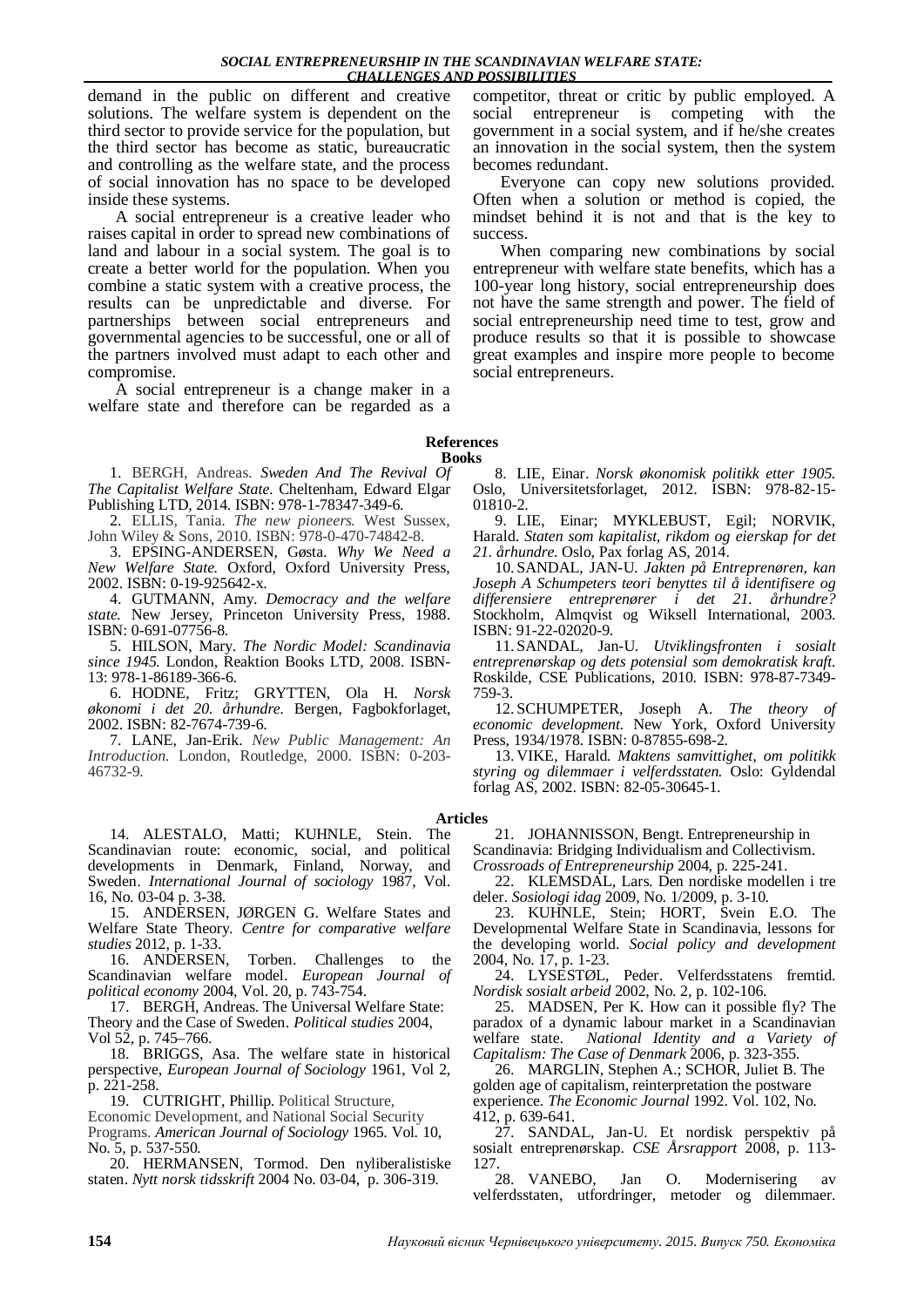*Kunnskapsbasert praksis, en knippe nordtrøndersk forskning* 2005, p. 47-62.

#### **E-articles**

29. BJERVE, Peter J. The norwegian postwar economy [electronic pdf]. 1965. [viewed 20 March 2015]. Access:<https://www.ssb.no/a/histstat/sos/sos\_012.pdf>

30. MULLIGAN, Geoff; Tucker, Simon; RUSHANARA, Ali; SANDERS, Ben. Social Innovation, what is it, why it matters and how it can be accelerated [electronic source]. 2007. [viewed 24 March 2015]. Access:<http://eureka.bodleian.ox.ac.uk/761/1/Social\_Inn ovation.pdf>

31. FRIDSTRØM, Lasse; MARKUSSEN, Tom E. av offentlig-privat samarbeid ved veiutbygging [electronic source]. 2001. [viewed 17 April 2015].

32. Access:<https://www.toi.no/getfile.php/Publikasj oner/T%C3%98I%20rapporter/2001/506- 2001/T%C3%98I-rapport%20506-2001.pdf>

#### $A$ нотаиія

Надіна Хелен Бакос

#### СОЦІАЛЬНЕ ПІДПРИЄМНИЦТВО В СКАНДИНАВСЬКИХ ДЕРЖАВАХ ЗАГАЛЬНОГО **ДОБРОБУТУ: ПРОБЛЕМИ ТА МОЖЛИВОСТІ**

 $\bar{A}$ ержава загального добробуту – система, яка розподіляє ключові соціальні товари, що оплачуються за рахунок державних коштів і організована державними посадовими особами. У світі існує декілька різних моделей, але реалізація, діапазон і продуктивність різноманітні. Скандинавська модель добробуту лежить на трьох китах: співпраця між роботодавцями та працівниками, з метою забезпечення громадян фінансовою  $\frac{1}{2}$ *сновою і розвитком праці.* У певні періоди відбулися зміни в уряді і в суспільстві в цілому, що створило нові умови того, як державний сектор може функціонувати і керуватися. Сучасний стан добробуту стикається з лроблемами, які вимагають інших творчих рішень, ніж ті, що раніше застосовувалися.

Соціальний підприємець є творчим лідером, який збільшує капітал з метою поширення нових комбінацій землі та праці в соціальній системі. Це зусилля підприємия має значення для успіху або його відсутності та уряді не можуть контролювати результат інноваційного процесу діяльності підприємця на відкритому ринку.

Держава загального добробуту статична система, яка заснована на політичних нормах і правилах, і зміна *ɰɶɨɝɨ ɜɢɦɚɝɚɽ ɡɧɚɱɧɨɝɨ ɱɚɫɭ. ɉɪɢɜɚɬɧɿ ɿɧɿɰɿɚɬɢɜɢ, ɹɤɿ ɩɪɚɰɸɸɬɶ ɞɨɛɪɟ ɿ ɛɿɥɶɲ ɟɮɟɤɬɢɜɧɿ ɭ ɜɢɤɨɪɢɫɬɚɧɧɹ* ресурсів ніж створені урядом проекти. Часто соціальний підприємець має безпосередній досвід вирішення  $\tilde{h}$ pо́блем, які потре́бують вирішення і знає. де є найбільші проблеми. Соціальне підприємништво є розрізненим і достатньо новим у Скандинавії. Соціальному підприємництву потрібен час, щоб вирости і продемонструвати значущі результати.

Ключові слова: соціальна держава, Скандинавія, підприємництво, соціальне підприємництво, проблеми,  $140$ жожливості, уряд, співробітництво, економіка, політика, розвиток, зміна, 2015, модель благополуччя.

#### $A$ ннотация

Надина Хелен Бакос

#### СОПИАЛЬНОЕ ПРЕЛПРИНИМАТЕЛЬСТВО В СКАНЛИНАВСКИХ ГОСУЛАРСТВАХ ВСЕОБШЕГО БЛАГОСОСТОЯНИЯ: ПРОБЛЕМЫ И ВОЗМОЖНОСТИ

 $I$ ocyдapство всеобщего благосостояния – система, которая распределяет ключевые социальные товары, *ɨɩɥɚɱɢɜɚɟɦɵɟɡɚɫɱɟɬɝɨɫɭɞɚɪɫɬɜɟɧɧɵɯɫɪɟɞɫɬɜɢɨɪɝɚɧɢɡɨɜɚɧɧɚɹɝɨɫɭɞɚɪɫɬɜɟɧɧɵɦɢɞɨɥɠɧɨɫɬɧɵɦɢɥɢɰɚɦɢ.*  В мире существует несколько различных моделей, но реализация, диапазон и производительность **разнообразны. Скандинавская модель благосостояния лежит на трех китах: сотрудничество между** работодателями и работниками, с целью обеспечения граждан финансовой основой и развитием труда. В iопределенные периоды состоялись изменения в правительстве и в обществе в целом, что создало новые условия того, как *государственный сектор может функционировать и управляться. Современное состояние благосостояния сталкивается с проблемами, которые требуют иных творческих решений, нежели ранее*  $n$ рименяемые.

Социальный предприниматель является творческим лидером, который увеличивает капитал в целях распространения новых комбинаций земли и труда в социальной системе. Это усилие предпринимателя имеет значение для vcnexa или его отсутствия и правительства не могут контролировать исход инновашионного процесса деятельности предпринимателя на открытом рынке.

*Ƚɨɫɭɞɚɪɫɬɜɨɜɫɟɨɛɳɟɝɨɛɥɚɝɨɫɨɫɬɨɹɧɢɹɫɬɚɬɢɱɟɫɤɚɹɫɢɫɬɟɦɚ, ɤɨɬɨɪɚɹɨɫɧɨɜɚɧɚɧɚɩɨɥɢɬɢɱɟɫɤɢɯɧɨɪɦɚɯ* и правилах, и изменение этого требует значительного времени. Частные инициативы, которые работают *хорошо и более эффективны в использование ресурсов чем созданные правительством проэкты. Часто ɫɨɰɢɚɥɶɧɵɣ ɩɪɟɞɩɪɢɧɢɦɚɬɟɥɶ ɢɦɟɟɬ ɧɟɩɨɫɪɟɞɫɬɜɟɧɧɵɣ ɨɩɵɬ ɪɟɲɟɧɢɹ ɩɪɨɛɥɟɦ, ɤɨɬɨɪɵɟ ɧɭɠɞɚɸɬɫɹ ɜ*  $p$ ешении и знает, где есть наибольшие проблемы. Социальное предпринимательство является разрозненным и <del>ио</del>-прежнему новым в Скандинавии. Социальному предпринимательству нужно время, чтобы вырасти и продемонстрировать значимые результаты.

**Ключевые слова**: социальное государство, Скандинавия, предпринимательство, социальное лредпринимательство, проблемы, возможности, правительство, сотрудничество, экономика, политика,  $pa$ звитие, изменение, 2015, модель благополучия.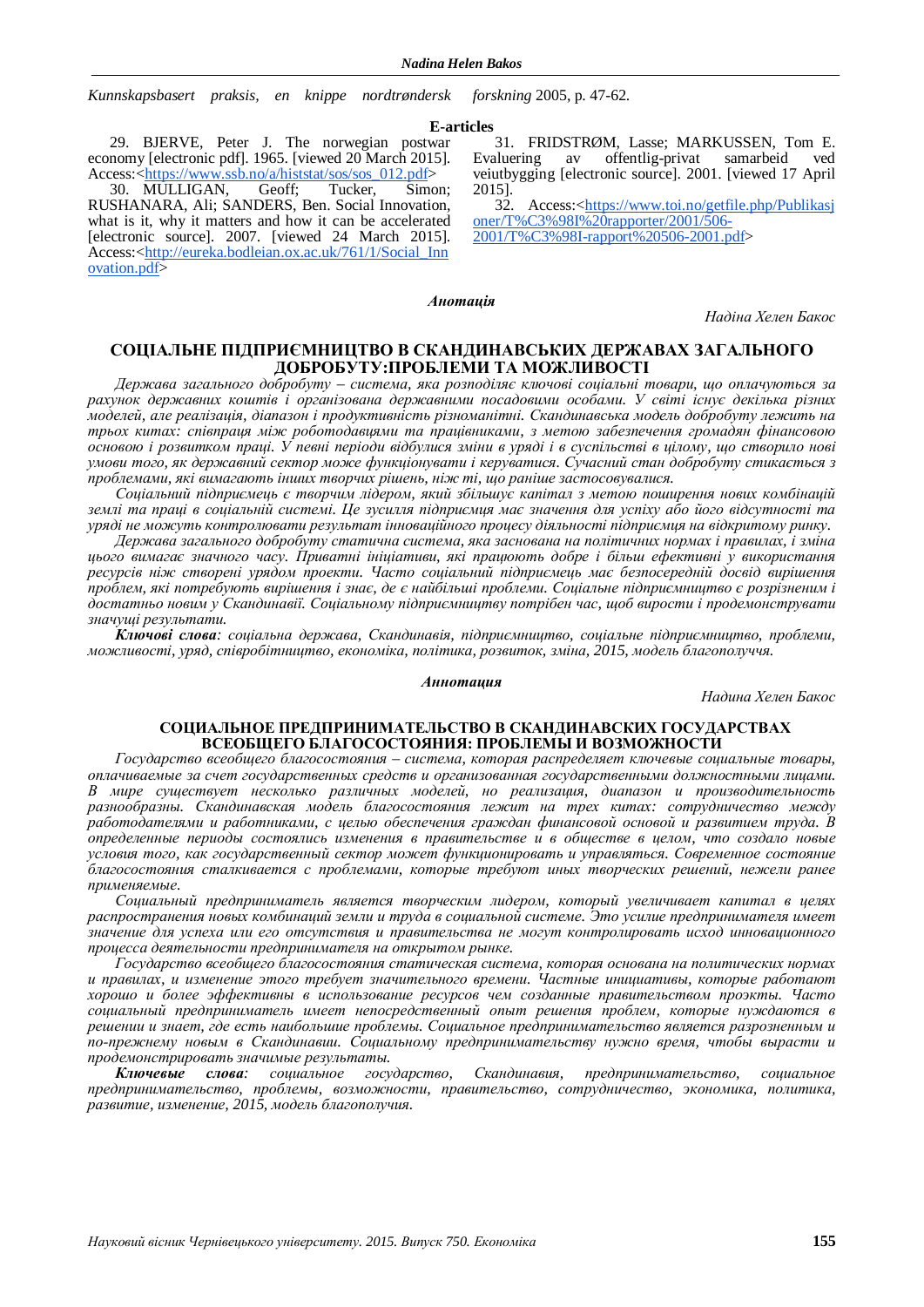### 3MICT

### ЕКОНОМІЧНА ТЕОРІЯ

| Сліпченко Т. О. Гносеологічні засади побудови механізму монетарного регулювання |  |
|---------------------------------------------------------------------------------|--|
|                                                                                 |  |

### ЕКОНОМІКА ТА УПРАВЛІННЯ НАЦІОНАЛЬНИМ ГОСПОДАРСТВОМ

| Шилепницький П.І., Михайлина Д.Г. Державна пріоритетність туризму як ключова |    |
|------------------------------------------------------------------------------|----|
|                                                                              | 15 |
| Кривенко С.В. Ключові засади та проблеми нормативно-правового регулювання    |    |
| системи управління твердими побутовими відходами в Україні                   | 20 |
| Кравець Р.А. Прогнозування номінального та реального ВВП України як складова |    |
| інформаційного забезпечення системи макроекономічного управління             | 24 |
| Остапенко Т.В. Пріоритетні напрями розвитку вітчизняного АПК в умовах        |    |
|                                                                              | 29 |
|                                                                              |    |

### ЕКОНОМІКА ТА УПРАВЛІННЯ ПІДПРИЄМСТВАМИ

|                                                                                  | 33  |
|----------------------------------------------------------------------------------|-----|
|                                                                                  | 43  |
| Нікуліна В.Б. Теоретичні аспекти формування агропромислових кластерів            | 46  |
| Мажник Л.О., Письмак В.О. Організація системи управління ризиками на             |     |
|                                                                                  | 52  |
| Фроленко О.М. Інноваційний механізм реалізації стратегічного потенціалу          |     |
|                                                                                  | 58. |
| Свидло Г. І. Визначення методів управління витратами підприємства на базі різних |     |
|                                                                                  | 63  |
|                                                                                  | 67  |

### РЕГІОНАЛЬНА ЕКОНОМІКА

| Буднікевич І.М., Черданцева І.А., Тафій Н. Основні тенденції розвитку продовольчого |    |
|-------------------------------------------------------------------------------------|----|
| ринку як чинники стратегічної поведінки підприємств споживчої кооперації            |    |
|                                                                                     | 72 |
| Буднікевич І.М., Хохуляк О.О. Концепція розвитку ринку юридичних послуг             |    |
|                                                                                     | 78 |
| Никифорак В.А., Водянка Л.Д. Соціальний діалог на територіальному рівні:            |    |
|                                                                                     | 83 |
| Антохов А.А. Інноваційність бізнес середовища Карпатського регіону України в        |    |
|                                                                                     | 88 |
| Венгер Е.І. Інформаційні технології у промисловості як чинник трансформації         |    |
|                                                                                     | 95 |